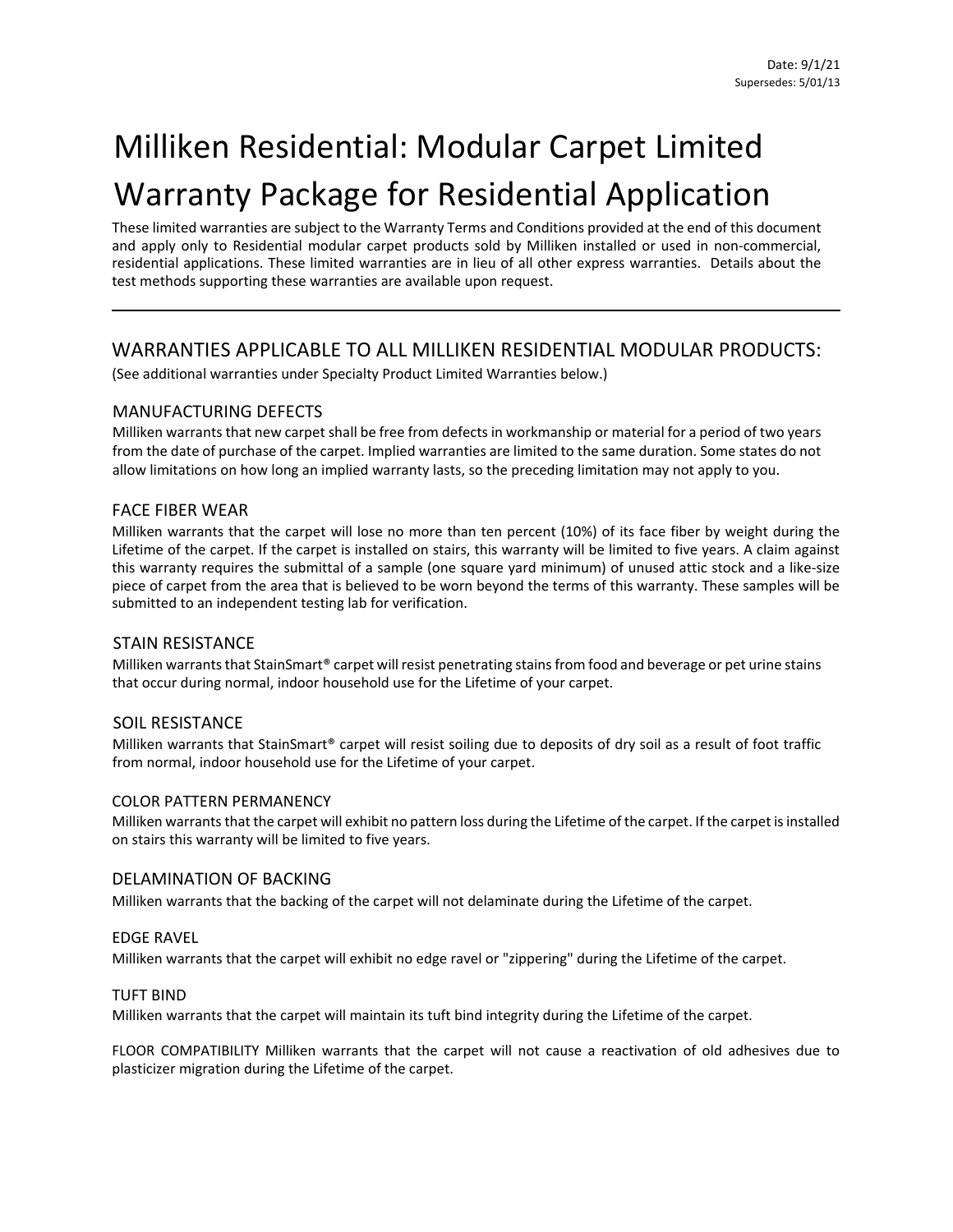#### ANTISTATIC

Milliken warrants that the carpet will not generate static shock greater than 3.5 kilovolts during the Lifetime of the carpet.

#### FLAMMABILITY

Milliken warrants that at the time of shipment the carpet will comply with the applicable provisions of the Federal Flammable Fabrics Act for carpet used as floor covering in commercial installations. Milliken does not represent that this or any other carpet fabric will not burn or generate smoke under actual fire conditions.

#### CUSHION RESILIENCY

Milliken warrants that the modular carpet with WellBAC ™ cushion will retain 90% of its cushion resilience during the Lifetime of the modular carpet.

#### DIMENSIONAL STABILITY

Milliken warrants that the modular carpet will maintain its dimensional stability during the Lifetime of the modular carpet.

#### FLOOR RELEASE

Milliken warrants that the initial installation of the modular carpet will release from the floor during the Lifetime of the modular carpet.

#### TOP DOWN MOISTURE RESISTANCE

Milliken warrants that the modular carpet will resist moisture penetration during the Lifetime of the modular carpet. This warranty does not include moisture penetration at the seams of modular carpet.

#### SITE RELATED SOLUTIONS

Additional warranties may apply when Milliken Non-Reactive Standard or Milliken Mosaic Moisture XT Adhesive is used with Milliken Modular Carpet Tile. Click on one of the links below to learn more:

Milliken Non-Reactive Standard Adhesive - Warranty

Milliken Mosaic Moisture XT Spray Adhesive - Warranty

### SPECIALTY PRODUCT LIMITED WARRANTIES:

#### TRACTIONBACK@ MODULAR CARPET

Milliken warrants that at the time of shipment, modular carpet with TractionBack will maintain sufficient bond strength to hold the modular carpet in place under normal foot traffic use for ten (10) years.

#### ENTRY BARRIER CARPET (OBEX@ TILE)

Milliken warrants that the OBEX Tile entry barrier carpet will lose no more than ten percent (10%) of its face fiber by weight for five (5) years.

# Warranty Terms and Conditions

Covered Parties. These limited warranties cover the initial purchaser ("you"), and are not transferable. For the limited warranties for residential carpet to apply, you must be a resident of the U.S.A., a "consumer" as defined in 15 USC § 2301 and be the owner-occupier of the residence in which the carpet is installed and to carpet purchased by the tenant in a rental dwelling . *Timeshare dwellings, motor homes (RVs), rental properties and houseboats are specifically excluded.*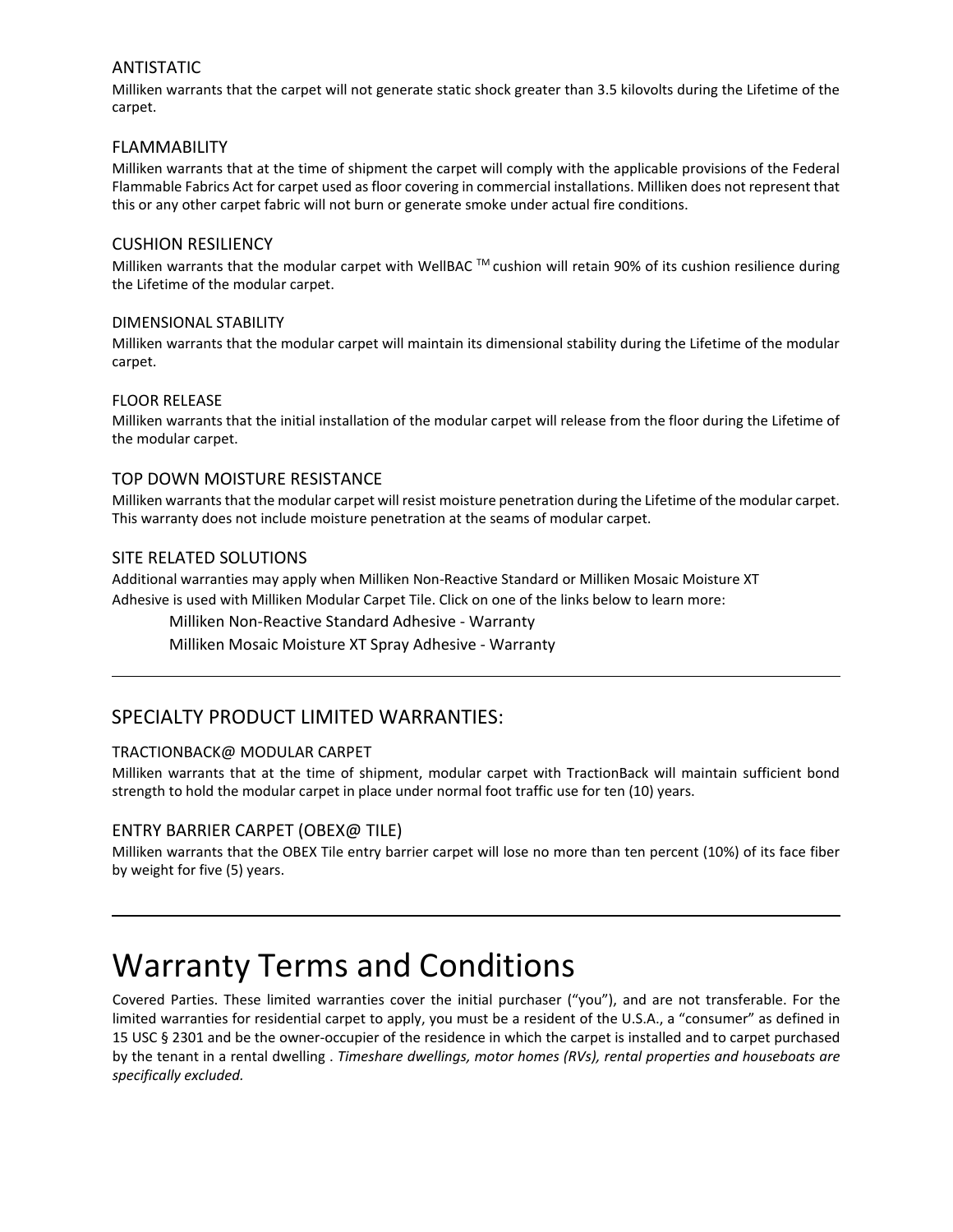**DURATION OF COVERAGE** The duration of coverage is set forth in each of the different warranties provided above and only applies to carpet purchased on or after *September 1, 2021*. For carpet purchased prior to September 1, 2021, the warranties then in effect apply. The period of coverage is measured from the date you purchased the carpet. Milliken requires the original sales receipt or other documentation as proof of warranty coverage and the date of purchase. For warranties provide for the Lifetime of the carpet, "Lifetime" is defined as the period of time that the original purchaser of the carpet chooses to keep the carpet on the floor at the original installation site. If Milliken replaces your carpet under any of these limited warranties, the remaining portion of the warranty period will be based on your original purchase date. The limited warranties only apply to the original installation of the carpet and the limited warranties are null and void if the carpet is removed from the original installation site.

**EXCLUSIVE REMEDY** Your sole and exclusive remedy under these limited warranties for any and all losses or damages resulting from defective carpet shall be the repair or replacement of the carpet in the affected area, as determined by Milliken in its sole discretion, or, to the extent permitted by law, Milliken may elect to refund the purchase price of any defective product. The selected remedy shall reflect the previous usage of the carpet. If replacement is chosen by Milliken as the appropriate remedy, Milliken will not be responsible for additional expenses including but not limited to: (i) labor, (ii) the removal of furniture, partitions, baseboards and the like which are located on, above, or around the carpet installation, or (iii) shipping or handling. These additional expenses shall be borne by you. If the carpet you originally purchased is not available, replacement will be made with a current, comparable Milliken carpet. This is your sole and exclusive remedy under these limited warranties.

**EXCLUSIONS** The warranties do not cover carpet that is (i) not installed in accordance with Milliken's then current published instructions for installation and orientation (which are specific for each carpet product); (ii) not installed in an indoor environment; or (iii) not properly maintained (including routine professional cleaning as set forth further below) in accordance with current, published Milliken specifications and meeting The Carpet and Rugs Institute's effective deep-extraction method of cleaning (see www.carpet-rug.org). These warranties shall not apply to carpet which has been placed in storage for extended periods, exposed to temperature extremes, or bent or deformed. Additionally, these warranties do not cover damage arising from any use that is different from the normal, intended use of carpet, including, but not limited to, (i) damage caused by chlorinated or any other solvent-based cleaning agents;(ii) damage caused by exposure to substances or contaminants which degrade or destroy color in carpet; (iii) damage caused by use of inappropriate maintenance methods, (iv) damage caused by, sharp objects and the like; (v) damage caused by the installer or the workmanship of the installer; (vi) damage or staining caused by human or non-urine pet stains, (v) damage or color change caused by grease, mud, asphalt, tar, paints, ink, rust, blood, cement, urine, feces, vomit, burns, pets, tears, cuts, pulls, shading or pile reversal fading, furniture depressions or athletic equipment, (vi) damage arising from the condition of the sub-floor (i.e. undue moisture), or (vii) damage from casualty events, including but not limited to smoke, fire, storm, flood, or other natural disasters or acts of God. Milliken is not responsible for any change or modification to the carpet which might occur after it leaves Milliken's premises, including, but not limited to the presence of chemicals or materials which were not specified as components of the carpet.

#### *To qualify for coverage under this limited warranty, you must have had hot water extraction, performed by a trained, qualified carpet care professional, at least every 18 months since the date of purchase of your carpet. (You must provide your receipts for proof of service.)*

**COOPERATION** Any claims under the warranties may require the submittal of a sample (one square yard minimum) of unused attic stock and a like-size piece of carpet from the area that is believed to be defective. Additionally, you must provide Milliken all reasonably requested assistance and cooperation in evaluating your claim, including making the installation site available for inspection by Milliken or any third-party designee of Milliken.

**LIMITATION** SUBJECT TO APPLICABLE LAW, IN NO EVENT SHALL MILLIKEN BE LIABLE TO YOU FOR (I) ANY LOST OR PROSPECTIVE PROFITS, (II) LOSSES OR DAMAGES ARISING FROM DELAY IN PERFORMANCE, OR FROM ATTEMPTS OR FAILURES TO CLEAN COVERED STAINS, REGARDLESS OF THE FORM OF THE CLAIM OR CAUSE OF ACTION (WHETHER IN CONTRACT, WARRANTY, NEGLIGENCE, STRICT LIABILITY, OR OTHERWISE), OR (III) CONSEQUENTIAL, INCIDENTAL, SPECIAL OR PUNITIVE DAMAGES ARISING OUT OF THE PURCHASE OR USE OF THE CARPET OR RESULTING FROM THE BREACH OF THESE LIMITED WARRANTIES OR ANY IMPLIED WARRANTIES. MILLIKEN'S MAXIMUM AGGREGATE LIABILITY UNDER THESE LIMITED WARRANTIES SHALL BE THE AMOUNT YOU PAID FOR THE CARPET. SOME STATES DO NOT ALLOW THE EXCLUSION OR LIMITATION OF INCIDENTAL OR CONSEQUENTIAL DAMAGES, SO THE ABOVE LIMITATION OR EXCLUSION MAY NOT APPLY TO YOU.